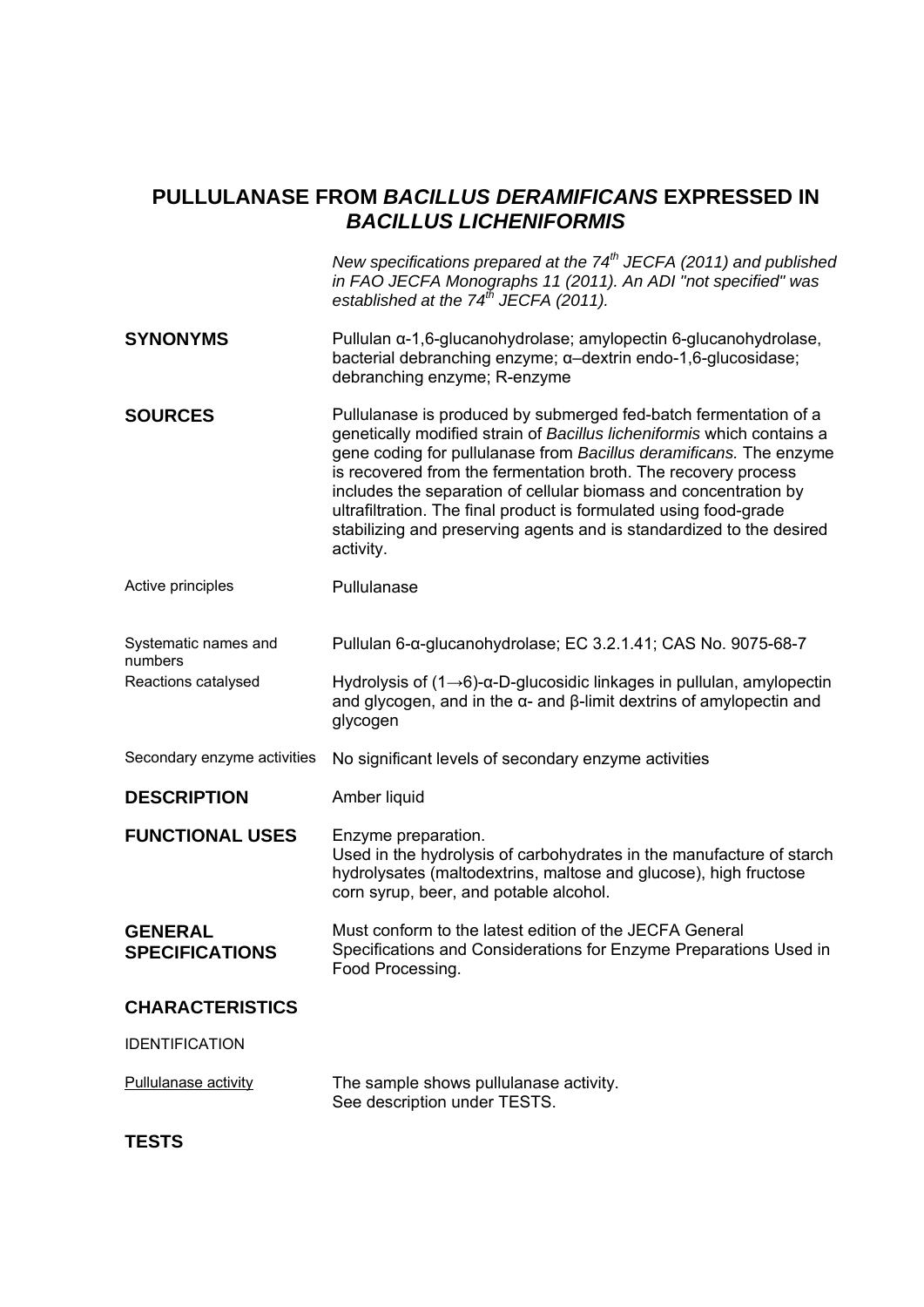**Enzyme activity Principle** 

Pullulanase catalyses the hydrolysis of  $(1\rightarrow 6)$ - $\alpha$ -D-glucosidic linkages in pullulan, amylopectin and glycogen, and in the α- and βlimit dextrins of amylopectin and glycogen. The activity of pullulanase is determined by measuring a degree of hydrolysis of the insoluble Red Pullulan substrate, which is solubilized due to hydrolysis by pullulanase. The insoluble residue is precipitated with ethanol and removed by centrifugation. The absorbance of the supernatant is measured at 510 nm. The colour intensity is proportional to the enzyme activity. Pullulanase with known activity is used as a standard.

The enzyme activity is expressed in Acid Stable Pullulanase Units (ASPU). One ASPU is defined as the amount of pullulanase that liberates reducing sugars equivalent to 0.45 µmol of glucose per minute from pullulan at pH 5.0 and a temperature of 40°.

### **Apparatus**

Spectrophotometer (510 nm) Water bath with thermostatic control  $(40±1^{\circ})$ pH meter **Microcentrifuge** Positive displacement pipette and tips (250 μl) Repeater pipette with 12.5 ml or 50 ml tips

### **Reagents and solutions**

(Note: use deionized water)

*Sodium acetate buffer (0.2 M, pH 5.0)*: Weigh 16.406 g of anhydrous sodium acetate and dissolve in 900 ml of water. Adjust the pH to 5.00±0.05 with glacial acetic acid. Bring the volume to 1000 ml with water and mix. The solution can be stored at  $4^\circ$  for one month.

*Red Pullulan substrate solution (2%):* Weigh 1.00 g of Red Pullulan (Megazyme) into a 50-ml conical tube and dissolve in 50 ml of the sodium acetate buffer by stirring with a magnetic stirring bar for approximately 20-30 min. The solution can be stored at  $4^\circ$  for two weeks.

*Standard pullulanase solution:* Use pullulanase standard solution with certified activity expressed in ASPU/ml (available from Danisco US Inc., Genencor Division, Rochester, NY, USA). Dilute the solution with the sodium acetate buffer to obtain three working standard solutions with concentrations that fall within the linear range of the assay after subtracting blank (typically 0.95 – 1.80 ASPU/ml). The assay is linear within the absorbance range of 0.4 -1.0. The standard solutions should be kept on ice and used within 2 h.

*Sample solution:* Dilute the pullulanase samples with the sodium acetate buffer to obtain a net absorbance (after subtracting blank) within the linear range of the assay. The solutions should be kept on ice and used within 2 h.